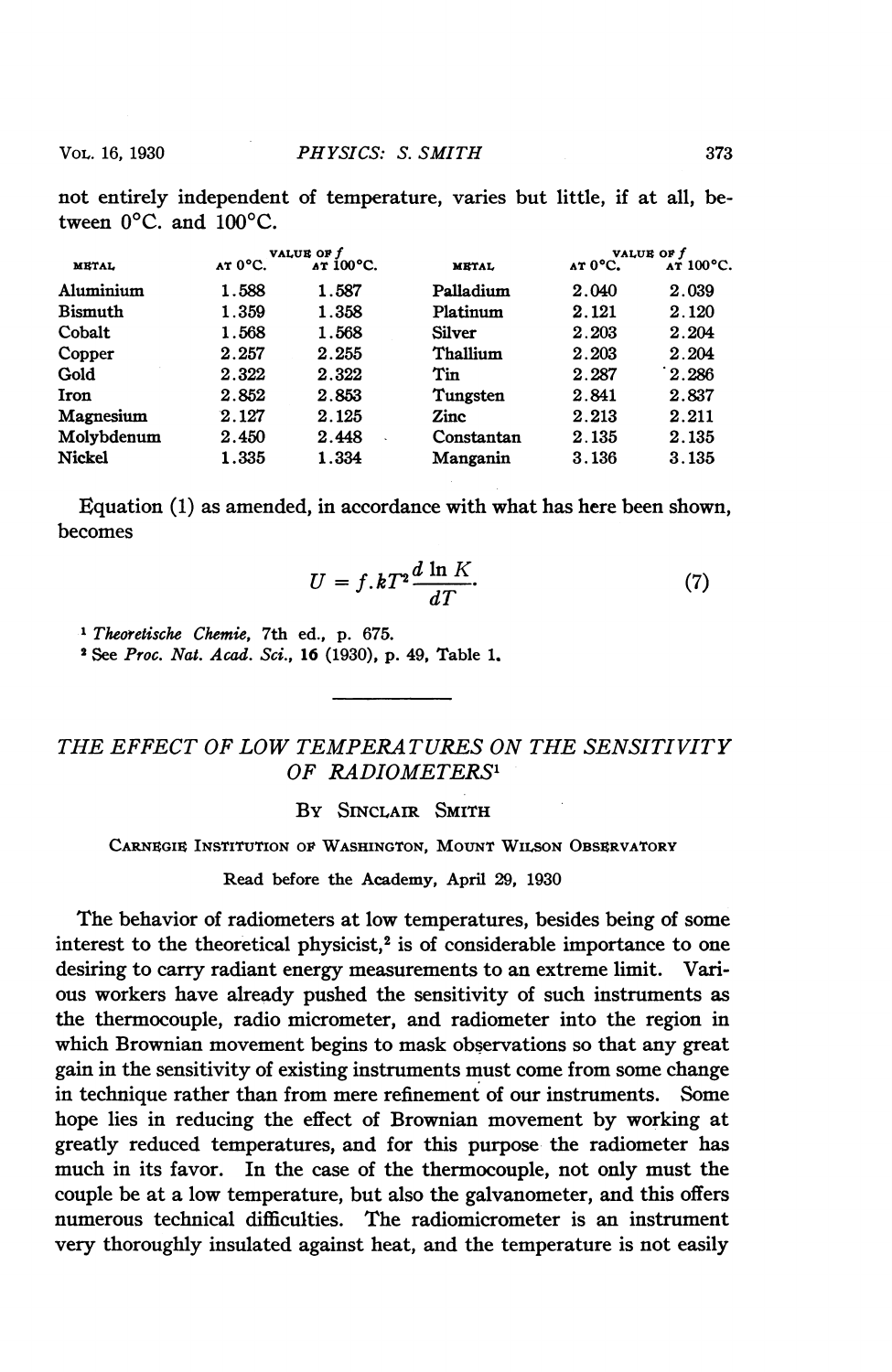controlled. The radiometer, however, working as it does at a gas pressure high enough to have a fair heat conductivity, can be depended upon to



assume the temperature of the walls of its container.

A chamber suitable for the study of radiometers at low temperature was built as shown in figure 1. The outside case consists of a vacuumtight silicon-aluminum casting,<sup>3</sup> closed at the top by a brass plate seated on a rubber gasket. The inner doublewalled chamber is hung from the brass cover by the two brass tubes,  $a, a$ , which serve as supports and provide a means for introducing the cooling medium (liquid air in these experiments) into the hollow walls<br>of the inner chamber. These tubes of the inner chamber. 41| ----qiiaremade as thin as possible in order -T--------- to reduce heat conductivity. As the space between the inner chamber and the outer case is highly evacuated during an experiment, the only heat path from the inner chamber to the "outside" other than the two supporting tubes, is the "sylphon" bellows which gives access to the radiometer<br>chamber proper. An extension of chamber proper.  $\|\cdot\|$  the radiometer chamber is carried through the cover plate, and a section<br>including a glass ground-joint is cechamber proper. An extension of<br>the radiometer chamber is carried<br>through the cover plate, and a section<br>including a glass ground-joint is ce-<br>mented to this extension as shown in which gives access to the radiometer<br>
chamber proper. An extension of<br>
the radiometer chamber is carried<br>
through the cover plate, and a section<br>
including a glass ground-joint is ce-<br>
mented to this extension as shown in<br> the figure. This enables one to rotate the radiometer without opening the chamber as the rod which carries the radiometer ends in a hard rubber spline which engages in a slotted piece of brass attached to the upper member of the ground joint. The hard rubber spline also enables one to remove the radiometer, for the cover Cross-section of the radiometer  $(c)$  of the radiometer chamber proper, chamber. the rod, and the radiometer itself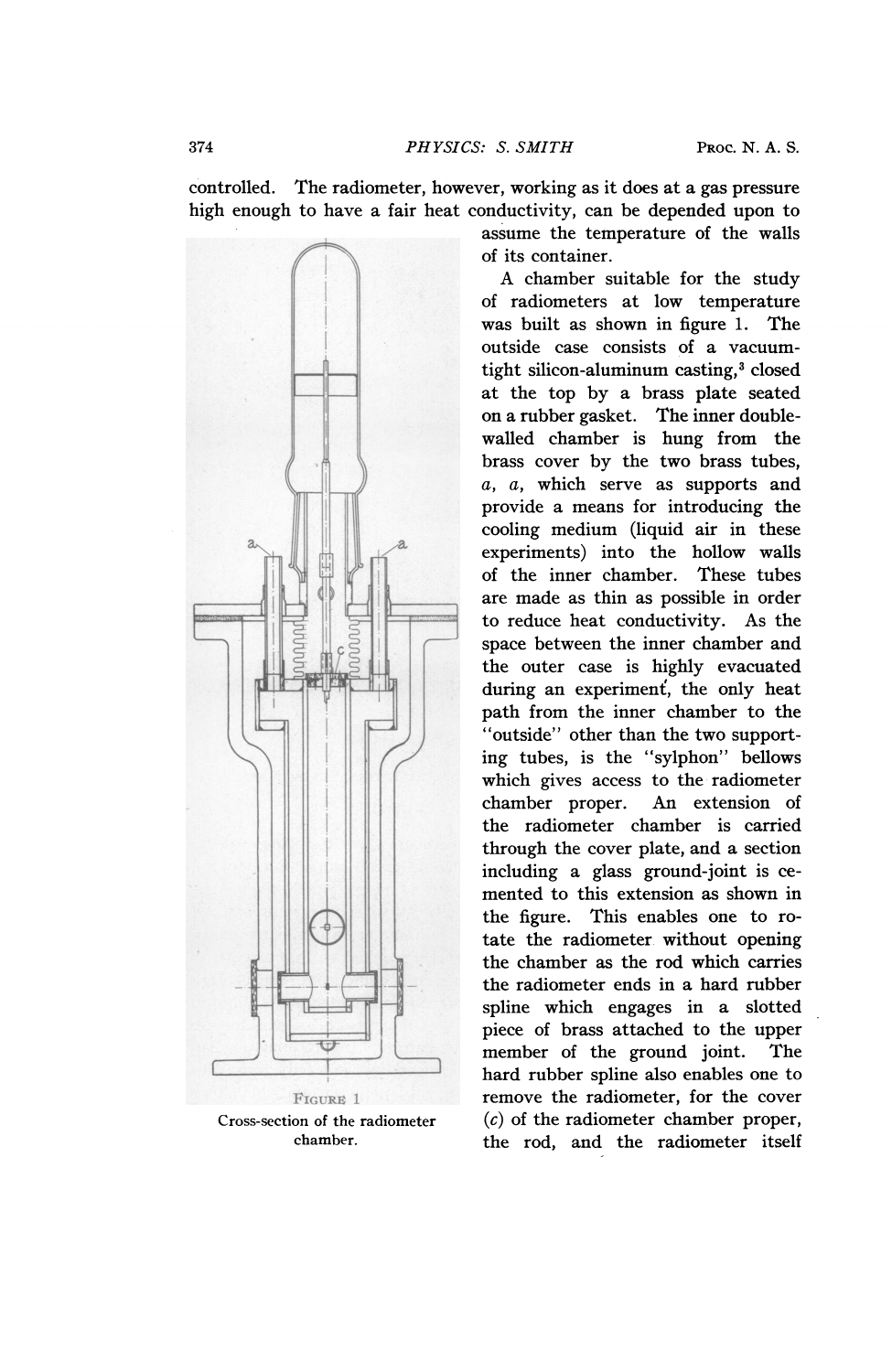form one assembly which can be lifted out when the upper member of the ground joint is removed.

Windows are double throughout, for the inner windows which are cooled during the experiments would "frost" if exposed to the atmosphere. Some difficulty was experienced in finding a method of attaching these inner windows. Khotinsky wax, sealing wax, and beeswax and resin, in fact all common waxes, are useless at liquid air temperatures, and while



Dupont cement usually holds at low temperatures, in this apparatus it generally broke the windows by pulling fragments out of the surface. The windows were finally held in place by short lengths of rubber tubing, moistened with a few drops of castor oil. This method worked perfectly, for the radiometer chamber showed no loss of gas when the pressure in the region between the cooling chamber and the outer case was kept less than  $10^{-4}$  mm. for a period of several hours.

The procedure was as follows. The radiometer<sup>4</sup> to be studied was